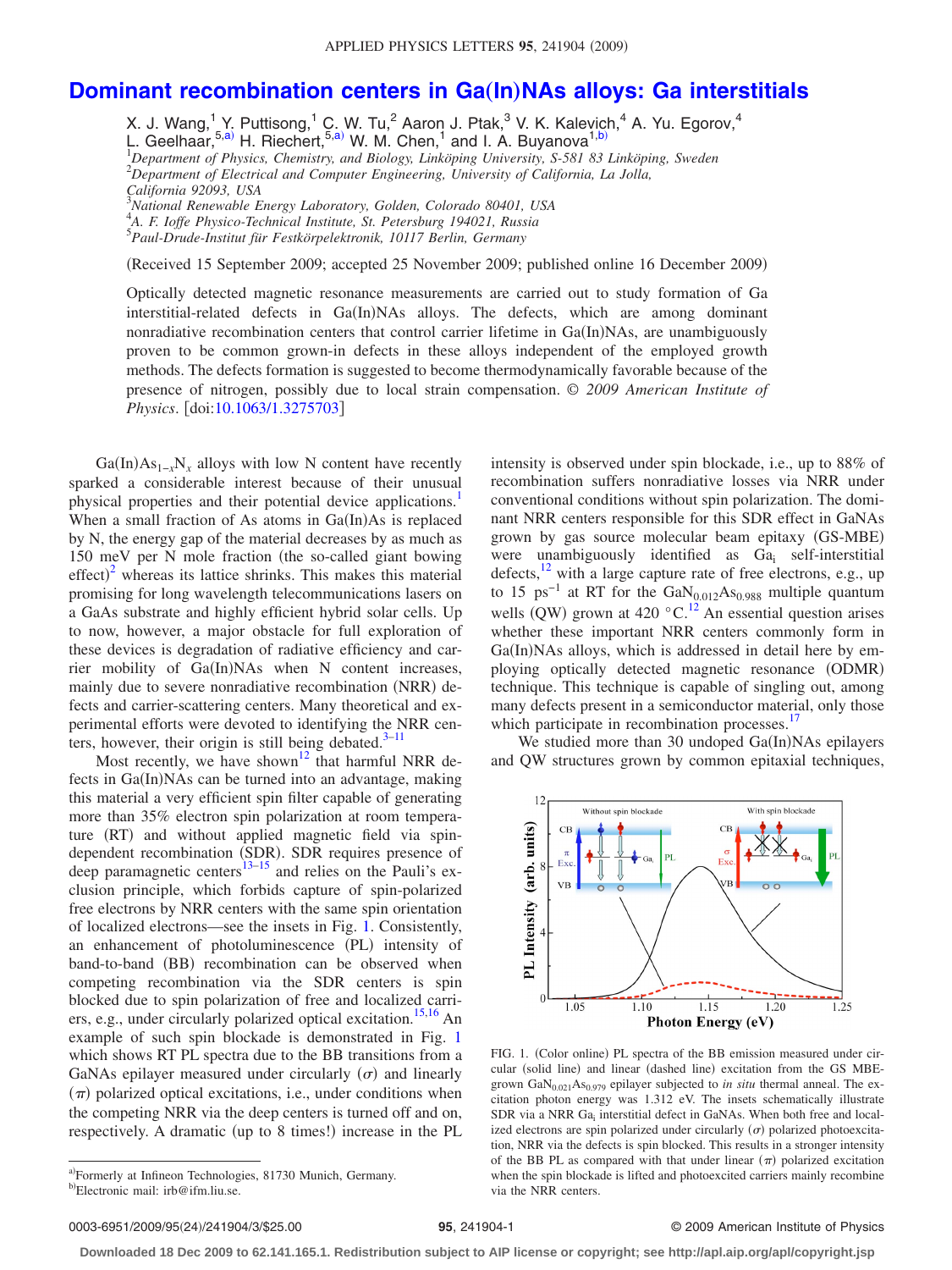<span id="page-1-0"></span>

FIG. 2. (Color online) Representative ODMR spectra measured from asgrown Ga(In)NAs epilayers produced by the specified epitaxial techniques. The upper-most curves in  $(a)$ - $(d)$  represent experimental spectra by monitoring the total intensity of the BB PL emission. Simulated ODMR spectra of the identified defects are also shown by the lower curves.

including GS-MBE, solid-source MBE (SS-MBE) and metal-organic chemical vapor deposition (MOCVD). The GS-MBE GaNAs epilayers and QWs have N compositions  $[N]=0.7-3.3\%$  and were grown at temperatures T<sub>g</sub> =420–450 °C. Some of the samples were annealed either *in situ* at 700 °C for 3 min or *ex situ* utilizing rapid thermal annealing (RTA) at 850  $\degree$ C for 10 s with a halogen lamp in  $N_2$  ambient. A lower  $T_g = 390$  °C was employed during the SS-MBE growth of a  $GaN<sub>0.026</sub>As<sub>0.974</sub>$  epilayer. During the GS- and SS-MBE growths, N was incorporated from a rf plasma source. The MOCVD growth was conducted at 550–600 °C using dimethylhydrazine as a precursor for N. N composition in the MOCVD-grown alloys varied between 0.3% and 1%. Thicknesses of the GaNAs epilayers were 0.1–0.11  $\mu$ m (GS-MBE), 0.1  $\mu$ m (SS-MBE), and 1  $\mu$ m (MOCVD). To evaluate effects of In incorporation on defect formation, 0.5  $\mu$ m thick GS-MBE Ga<sub>0.97</sub>In<sub>0.03</sub>N<sub>0.008</sub>As<sub>0.992</sub> and 1  $\mu$ m thick MOCVD Ga<sub>0.92</sub>In<sub>0.08</sub>N<sub>0.025</sub>As<sub>0.975</sub> epilayers were also studied. PL measurements were performed at RT, excited by circularly and linearly polarized light from a Ti:sapphire laser at a wavelength of 840–855 nm. The excitation light propagated along the growth direction and the resulting PL was measured in a back-scattering geometry. ODMR experiments were done at 2.5 K and  $\sim$ 9.3 GHz. PL was excited by a Ti:sapphire laser at a wavelength of 850 nm. The excitation light was circularly polarized, to enhance the ODMR intensity.<sup>12</sup> ODMR signals were detected as spin resonance induced changes of PL intensity monitored by a Ge detector with proper optical filters.

Figure [2](#page-1-0) summarizes results from the ODMR measurements and shows representative ODMR spectra from the GaNAs alloys grown by GS-MBE (a), SS-MBE (c), and MOCVD (d). Similar ODMR spectra were obtained by monitoring the BB PL and defect-related emissions at lower energies. The observed ODMR signals correspond to a decrease in the PL intensity of all emissions upon spin-resonant

<span id="page-1-1"></span>

FIG. 3. (Color online) Experimental and simulated ODMR spectra measured from the GS-MBE grown epilayers subjected to post growth annealing either by using RTA (a) or *in situ* (b). The ODMR spectrum shown in (a) was measured from the same sample as shown in Fig.  $2(a)$  $2(a)$  but after RTA. The ODMR spectrum shown in (b) was measured from the same  $GaN<sub>0.021</sub>As<sub>0.979</sub>$  $GaN<sub>0.021</sub>As<sub>0.979</sub>$  $GaN<sub>0.021</sub>As<sub>0.979</sub>$  epilayer as used to illustrate the SDR effect in Fig. 1(b).

transitions. This unambiguously proves that the corresponding defects act as efficient NRR centers, competing with the monitored radiative recombination processes. A careful analysis of the spectra revealed that they contain several components originating from different defects. The first component is a single line situated in the middle of the ODMR spectra with a *g*-value close to 2. Positive identification of the corresponding defect is not possible, unfortunately, due to lack of a resolved hyperfine (HF) structure. This defect is probably due to intrinsic defects or residual contaminants (e.g., O and C) with zero or weak HF interaction. It appeared under certain growth conditions as it was only found in some of the samples. It can be efficiently removed by RTA, see Fig.  $3(a)$  $3(a)$  that shows an ODMR spectrum of the same sample as that in Fig.  $2(a)$  $2(a)$  but after RTA. Other components in the ODMR spectra can be attributed to complex defects which contain an interstitial Ga<sub>i</sub> atom in the core.<sup>12</sup> Indeed, the corresponding multiline, isotropic ODMR spectra can be described by the spin Hamiltonian  $H = \mu_B g\mathbf{BS} + ASI$ . Here  $\mu_B$ is the Bohr magneton, **B** is an external magnetic field, *g* denotes an electron *g*-factor, and A is a central HF interaction constant. The effective electron spin is  $S=1/2$  and the nuclear spin is  $I = 3/2$ . The spin Hamiltonian parameters for Ga<sub>i</sub>-related defects, which were obtained from the best fit to the data, are summarized in Table [I.](#page-2-9)

Very good agreement between the experimental ODMR spectra and results of simulations using the spin Hamiltonian was obtained for all samples, justifying the suggested defect origin. Four types of Ga interstitial-containing defects denoted as  $Ga_i$ -A,  $Ga_i$ -B,  $Ga_i$ -C, and  $Ga_i$ -D were found, which differ in their strengths of the HF interaction—see Fig. [2](#page-1-0) and also Table [I.](#page-2-9) The same defects were also present in the GS-MBE and MOCVD grown GaInNAs alloys (at least for the studied In compositions  $\leq 8\%$ ) as demonstrated in Fig. [2](#page-1-0)(b) taking as an example the GS-MBE  $Ga_{0.97}In_{0.03}N_{0.008}As_{0.992}$ 

**Downloaded 18 Dec 2009 to 62.141.165.1. Redistribution subject to AIP license or copyright; see http://apl.aip.org/apl/copyright.jsp**